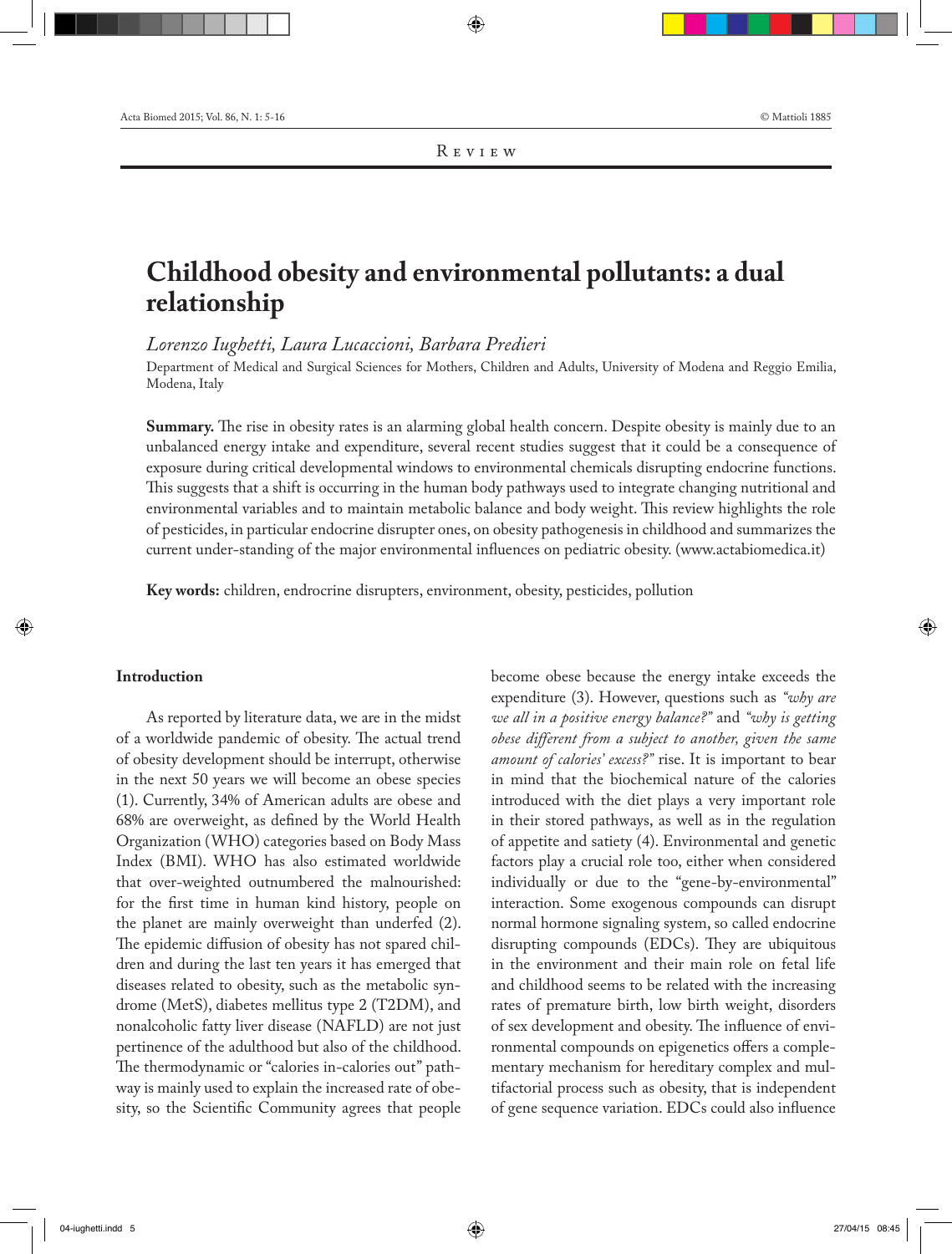the weight amount with other direct effects, especially

during childhood. The purpose of this review is to focus on the relationship between childhood obesity and environment pollutants.

# **Pesticides and endocrine-distrupting compounds**

Pesticides are a group of heterogeneous chemicals that have an important public health benefit by increasing food production and decreasing food-borne and vector-borne diseases. On the other hand, they may represent a health risk according to the type of agent and exposure.

Several classes of compounds are used to destroy organisms competing for food supply. More than 20.000 pesticide products are used as insecticides, herbicides, rodenticides, fungicides, nematocides, wood preservatives, plant growth regulators, and fumigants. Products are ubiquitous in the environment and can be found in water, food, homes, schools, gardens, workplaces, and lawns.

Although the toxic actions of pesticides are targeted at specific pest species, they may have potential adverse effects on humans health that are still not completely characterized, especially in infants and young children (5).

Most of the pesticides, especially the organic compounds primarily composed by carbon, exhibit two main mechanisms of action: the first one is direct and non-genomic, acting as oxidative stress and leading to apoptosis; the second one, indirect and genomic, acts on permanent modification of gene transcription (6). Once released, pesticides break down very slowly, persisting in air, water, soil and living organisms, influencing the food chain (Table 1).

Exposure to these persistent chemicals has been associated with health effects including cancer (7-9), reproductive defects (10), and obesity (11). McGlynn et al. in 2006 evaluated the persistent organochlorinated pesticides levels in lipid serum of subjects with liver cancer, according to previous results on rodents, showing that dichlorrodiphenyldichloroethylene (DDT) and dichlorrodiphenyldichloroethylene (DDE) exposure can cause tumors. They measured serum concentrations of DDT and DDE by gas chromatographymass spectrometry in participants of the Nutritional Intervention Trials in Linxian (China). The case group included 168 individuals who developed liver cancer during the trials, and the control group included 385 individuals frequency-matched on age and sex who were alive and well at the end of the study. In multivariable-adjusted models, the risk of developing liver cancer increased with increased serum DDT concentration; in contrast there was no statistically significant association between liver cancer and serum DDE concentration. A calculation of crude liver cancer risk found that there would be 26 liver cancers per 100,000 persons per year in the lowest quintile of DDT exposure versus 46 liver cancers per 100,000 persons per year in the highest quintile of DDT exposure (12).

Regarding reproductive defects, the review of Martenies et al. summarized most recent evidences related to pesticide exposures and commonly used semen quality parameters (13). Seventeen studies were included in the review, 15 of which reported significant associations between exposure to pesticides and semen quality indicators. Specific pesticides targeted for study included DDT, hexachlorocyclohexane (HCH), and abamectin. Overall, a majority of the studies reported significant inverse associations between pesticide exposure and sperm parameters as decrease in sperm concentration and decreased motility. The association between pesticide exposure and sperm morphology was less clear, with only two studies reporting an association  $(13)$ .

Wei et al. had recently reviewed studies suggesting a possible link between exposure to dichlorophenol pesticides and obesity in adults. Study participants aged 20-85 years were selected from the U.S. National Health and Nutrition Examination Survey, and were categorized as obese and non-obese based on BMI. Creatinine-corrected urinary concentrations of dichlorophenols were determined to assess levels of exposure to environmental pesticides. Significantly higher geometric means of urinary concentrations of dichlorophenols were seen in obese compared to non-obese adults. A dose-dependent increase in the prevalence of obesity was also observed after adjustment for confounding variables (14). These are some examples of the possible link between pesticides' exposure and health problems: most of the mechanisms are not clear thus a number of studies are ongoing trying to elucidate them.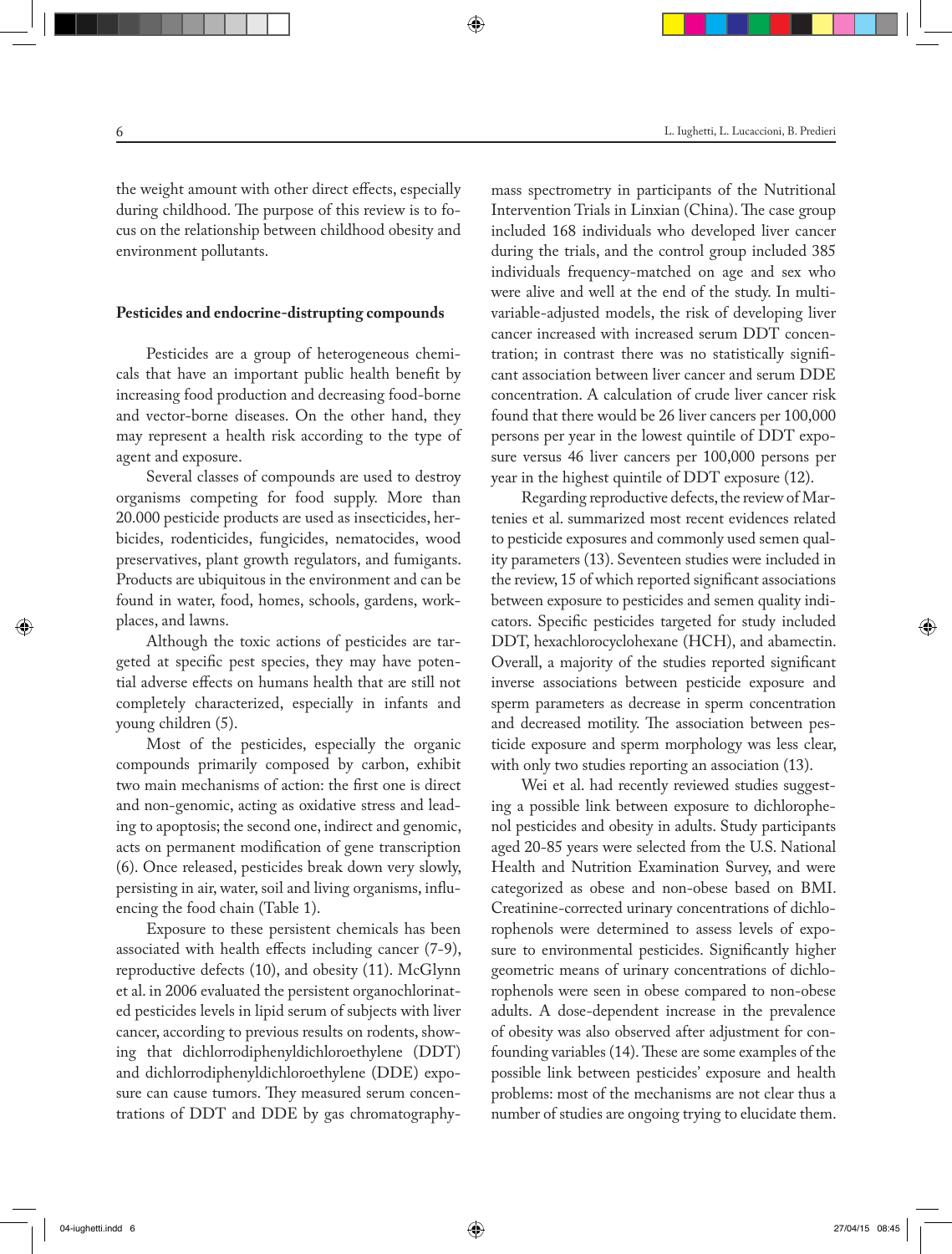| Chemical structure      | Mechanism of action                                                                                                                                                                                                                                                                                                                                                                                                                                      |
|-------------------------|----------------------------------------------------------------------------------------------------------------------------------------------------------------------------------------------------------------------------------------------------------------------------------------------------------------------------------------------------------------------------------------------------------------------------------------------------------|
| Organophosphates and    | Inhibit acetyl cholinesterase activity at nerve endings, determining an excess of neurotransmitter                                                                                                                                                                                                                                                                                                                                                       |
| <b>Carbamates</b>       | Acetylcholine and a depolarizing blockade of neural transmission. Carbamates effects are more re-<br>versible because their half-life is lower than the half-life of organophosphates.                                                                                                                                                                                                                                                                   |
| Organochlorines         | Interfere with nerve cell membrane cationic transport, and effect neural irritability and excitation of<br>the central nervous system.                                                                                                                                                                                                                                                                                                                   |
| Pyrethrins              | Cause allergic reactions. Naturally emitted by plants and rapidly metabolized by mammals; com-<br>monly used in anti-lice shampoo and as topic treatment for scabies. Repellants, such as diethyl-<br>toluamide, are also included and are used to reduce the risk of vector-borne diseases (Lyme disease,<br>Rocky Mountain spotted fever) and insect stings. Ingestion and less common dermal exposure can<br>cause toxic encephalopathy and seizures. |
| Chlorophenoxy compounds | Herbicides primarily irritate skin and respiratory tract in acute exposure and act through different<br>mechanisms. Until recently arsenical pesticides were used for wood preservation like chromium arse-<br>nate. They can cause central nervous system depression at certain doses.                                                                                                                                                                  |

**Table 1.** Chemical classification of main pesticides and mechanism of action

Compounds that could interfere at several control points in the hormone signaling pathways, changing the physiological hormonal and homeostatic system, are the so called EDCs. EDCs include not only pesticides, but also persistent organic pollutants (dioxins and polychlorinated biphenyls), several industrial chemicals (phthalates and brominated flame retardants), heavy metals (arsenic and cadmium) (6), and phytoestrogens (isoflavones, coumestans and lingams); the last ones are present in vegetable food commodities such as soy.

When present in the body, EDCs can interfere via different mechanisms such as agonists/antagonists of receptors, interference with the hypothalamus-pituitary axis and inhibition of hormone biosynthesis (15). To date, most studies have focused on the effects that EDCs pose on endocrine and reproductive processes regulated by hormonal signaling mediated by members of the family of nuclear receptors (NRs), in particular the estrogen receptors (ERs) and the androgen receptor. In addition, the thyroid hormone receptors, and more recently retinoid X receptor (RXR), and peroxisome proliferator-activated receptors (PPARs) are shown to be targets for EDCs action. EDCs can affect these systems in several different ways, e.g. by directly interfering with receptor signaling or by activating other signaling pathways, in particular that of the aryl hydrocarbon receptor (AhR), involved in the metabolism of many xenobiotic substances (6).

Main biological mechanisms predisposing obesity seem to be related to the activation of PPARs on adipocytes and the thyroid and steroid hormones alterations (Table 2).

EDCs spread, as obesity, is increased rapidly during the last decades. This induced the Scientific Community to speculate on the presence of a link between these two factors. Some EDCs are now definitely considered as "obesogenic substances" that are molecules regulating inappropriately lipid metabolism and adipogenesis to promote obesity (16).

# **Childhood obesity and EDCs exposure: a strong link influenced by growth, environment and epigenetics**

A constant interaction exists between environment and gene expression. It is known that environment can strongly influence epigenetic mechanisms leading to reprogramming of inheritance and promoting disease development. Recently, epidemiological studies identified a significant negative correlation between DNA methylation and plasma pesticides concentration, demonstrating that environment influences DNA composition (6).

Greenlandic Inuit have some of the highest reported persistent organic pollutants (POPs) levels worldwide. Rusicki et al. evaluated the relationship between plasma POPs concentrations and global DNA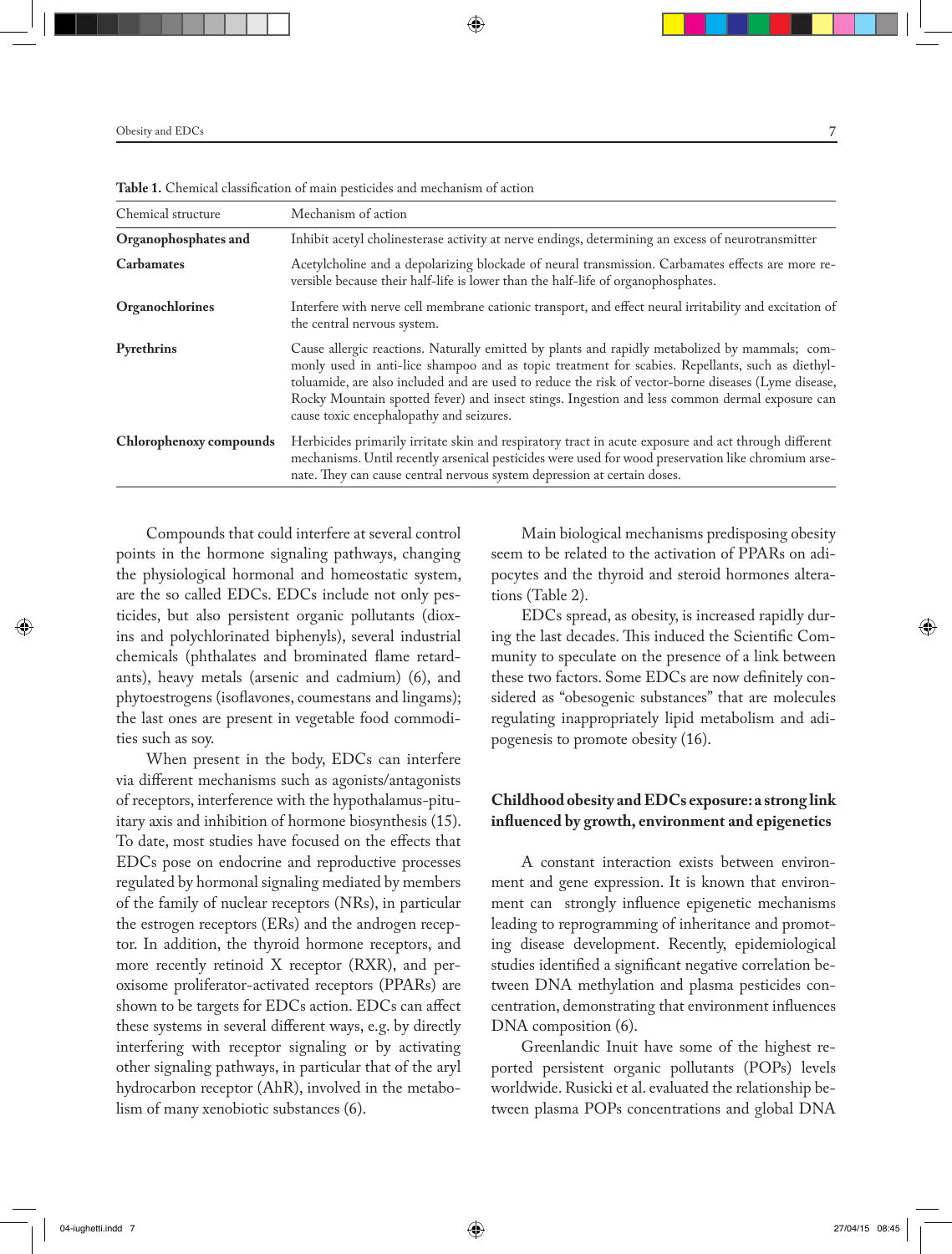| Chemical structure                     | Use and Mechanism of action                                                                                                                                                                                                                                                                                                                                                                                                                                                                                                              |
|----------------------------------------|------------------------------------------------------------------------------------------------------------------------------------------------------------------------------------------------------------------------------------------------------------------------------------------------------------------------------------------------------------------------------------------------------------------------------------------------------------------------------------------------------------------------------------------|
| Persistent Organochlorine<br>Compounds | Main components: DDE - metabolite of DDT - hexachlorobenzene (HCB) and polychlorinated<br>biphenyls (PCBs). The last were banned in 1970s, but we can still find them in environment<br>because of their bioaccumulation and long half-life. They were contented, as lubricant, in electri-<br>cal appliances. DDT was also banned in 1970s, and was an insecticides as HCB. They show an<br>anti-androgenic activity and are thyroid hormone disruptors and pregnant X receptor/constitutive<br>androstane receptor (PXR/CAR) inducers. |
| Phthalates                             | Used as plasticizers and stabilizers in the manufacture of consumer products such as children<br>toys and food packaging. Their probable endocrine-disrupting mechanisms are related to an anti-<br>androgenic activity and PPARs agonist function.                                                                                                                                                                                                                                                                                      |
| <b>Bisphenol A</b>                     | Used as a monomer in polymerization reaction to produce polycarbonate plastics used in baby<br>bottles, medical tubing, food packaging. Its main disrupting mechanisms are to inhibit adiponectin<br>and to stimulate the release of inflammatory adipokines, such as interleukine-6 (IL-6) and tumour<br>necrosis factor alpha ( $TNF-\alpha$ ) from human adipose tissue. In addition, it may acts as an estrogenic<br>receptor agonist.                                                                                               |
| <b>Brominates flame retardants</b>     | Poly-brominates diphenylethers (PBDEs) and hexabromocyclododecane (HBCD) are used as<br>flame retardant in several products. They show anti-androgenic activity and are thyroid hormone<br>disruptors.                                                                                                                                                                                                                                                                                                                                   |
| Perfluorinated alkyl acids             | Perfluorooctanesulfonic acid (PFOS) and perfluorooctanoic acid (PFOA) are members of the flu-<br>orine-containing chemicals family and they make materials strain resistant. The probable mecha-<br>nism of action by which they cause obesity is their behaviour as PPAR- $\alpha$ agonist.                                                                                                                                                                                                                                             |

**Table 2.** Classes of EDCs involved in obesity pathogenesis and hypothesized mechanism of action

methylation (percent 5-methylcytosine) in DNA extracted from blood samples from 70 Greenlandic Inuit. Blood samples were collected under the Arctic Monitoring and Assessment Program and previously analyzed for a battery of POPs. To estimate global DNA methylation was used pyrosequencing via Alu and LINE-1 assays of bisulfite-treated DNA. They found that global methylation levels were inversely associated with blood plasma levels for several POPs (17).

Epigenetics are commonly defined as changes in gene expression that occur without modifications in DNA sequence and can be transmitted through mitosis and/or meiosis. They consist of three main mechanisms, such as DNA methylation, histone modification and micro-RNA production, which could lead to a gene overexpression or silencing (11). Even if genetic inheritance is the same in every cell, epigenetics modify the process that regulates different cellular phenotypes expression.

DNA changes can be environmentally induced and inherited by multiple generations independently of subsequent individual exposure (18).

Two of the main potential windows for epigenetic dysregulation are fetal life and puberty during which the programming of main adult outcome happens, due to the rapid increase in cellular (and DNA) turnover and cell growth.

Obesity can be considered a multifactorial condition, so it cannot be explained only by DNA sequence. Epigenetic dysregulation due to EDCs and Obesogens offers a complementary mechanism for gene expression and inheritance that is independent of DNA sequence variation.

#### *In-utero exposure and breastfeeding*

Changes in central endocrine regulatory systems occur during pregnancy by early life exposure to EDCs because chemicals cross the placenta and reach the fetus proportionally to the maternal exposure (24). A non-monotonic dose-response relationship (typical in toxicology) between EDCs exposure levels *in-utero* and obesity development in children was demonstrated. Studies investigating the effects of *in-utero* EDCs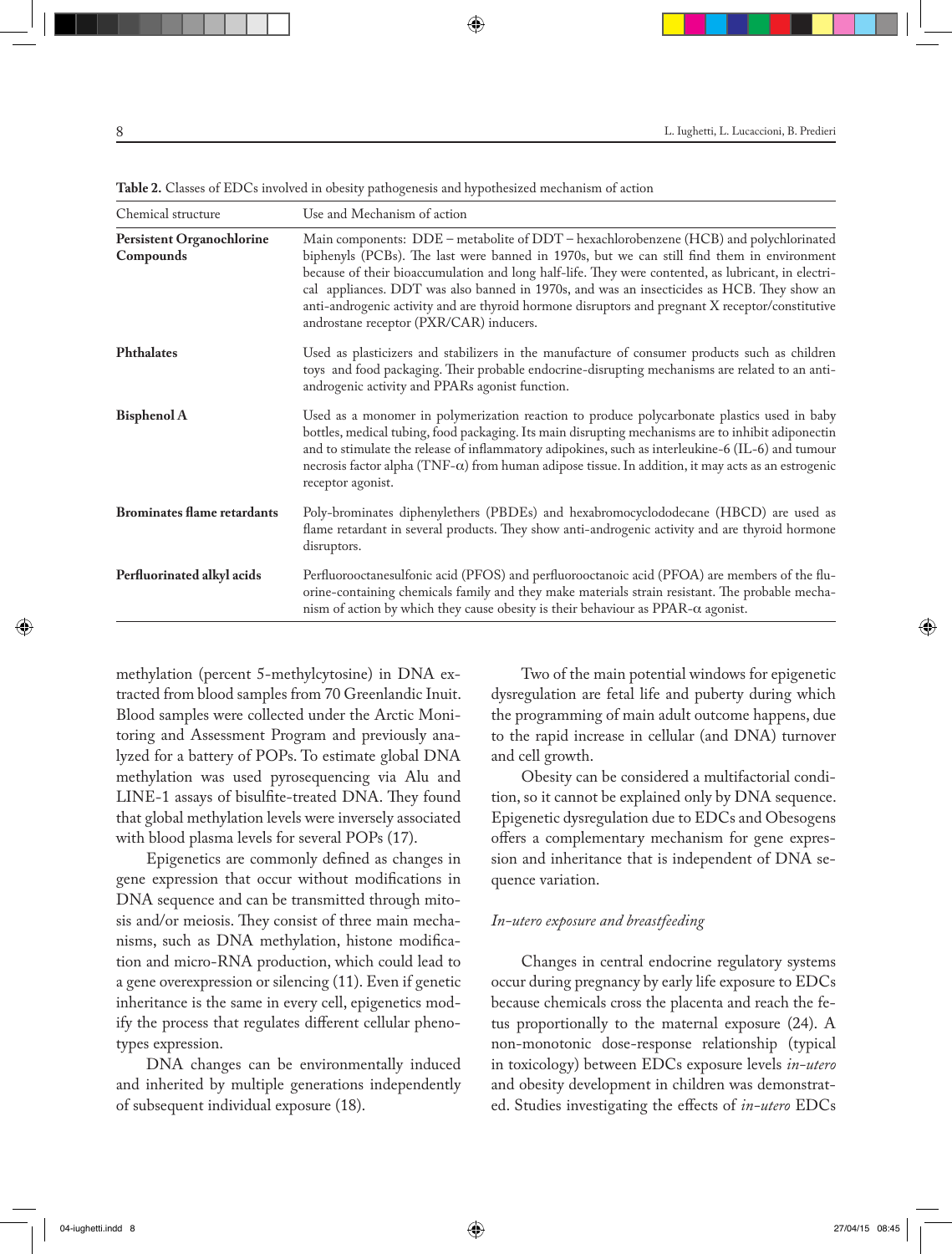exposure suggested these substances may cause permanent physiological changes starting with influence on birth weight and, subsequently, predisposing to later weight gain (19). Unfortunately there are few data about the correlation between birth weight and EDCs exposure during pregnancy. Govart et al. in 2012 published a review examining the hypothesis that the combination of PCBs and DDE adversely affects birth weight (20) according to projects as EU (European Union) ENRIECO (ENvironmental Health RIsks in European Birth Cohorts) (20,21) and EU OBELIX (OBesogenic Endocrine disrupting chemicals: LInking prenatal eXposure to the development of obesity later in life) (22).

They collected maternal and cord blood and breast milk samples of 7,990 women enrolled in 15 study populations from 12 European birth cohorts from 1990 through 2008. Using identical variable definitions, they performed for each cohort linear regression of birth weight on estimates of cord serum concentration of PBC-153 and p,p´-DDE adjusted for gestational age and a priori selected covariates. Results showed that birth weight decline of 150 g per 1  $\mu$ g/L increase in PCB-153 cord serum concentration after adjustment for potential confounders in 12 of 15 study populations (20).

The influence of maternal occupational exposure to various chemicals on fetal growth was also investigated in 4,680 pregnant women participating in the Generation R Study: a population-based prospective cohort study from early pregnancy onwards in the Netherlands. Evaluated mothers had a paid employment during pregnancy and had a spontaneously conceived singleton live born pregnancy (n ¼ 4,680). A job exposure matrix was used, linking job titles to expert judgment on exposure to chemicals in the workplace. Fetal growth characteristics were repeatedly measured by ultrasound and were used in combination with measurements at birth. Placental weight was obtained from medical records and hospital registries. Linear regression models for repeated measurements were used to study the associations between maternal occupational exposure to chemicals and intrauterine growth. It was observed that maternal occupational exposure to polycyclic aromatic hydrocarbons, phthalates, alkylphenolic compounds and pesticides

adversely influenced several domains of fetal growth (weight, head circumference and length) and placental weight (23).

Both maternal overfeeding and poor nutrition before and during pregnancy, mainly related to the geographical location, can influence offspring phenotype in utero and after birth (24). An example can be represented by the DNA hypomethylation that results from a decrease in dietary sources of methyl group donors in conjunction with decreased availability of B vitamins (25). Adverse or undernourished environment during *in-utero* life, characterized by altering fetal nutrition, maternal diseases (as diabetes or obesity), exposure to drugs and toxics (as smoke and EDCs), can cause permanent metabolic programming aimed at conserving nutrients and predisposing to obesity in later life.

It is known that Low Birth Weight (LBW) newborn present insulino resistence (IR) due to reduction of nourishments and insulin secretion during pregnancy. After birth IR persists, predisposing to health complications as T2DM, MetS and obesity (26).

This introduces the recent evidence of the "intra-uterine programming of adiposity" also named as "Barker hypothesis" (27). Barker's hypothesis suggests that under-nutrition and other toxic insults in utero and during infancy can permanently change the body's structure, physiology and metabolism. The lasting or lifelong effects of under-nutrition will depend on the developmental period at which it occurs. In early gestation it will reduce body's size permanently, whereas in late gestation it will have deep effects on body form without necessarily reducing body size. These effects include altered gene expression, reduced cell numbers, imbalance between cell types, altered organ structure, pattern of hormonal release and hormonal responses (28).

To examine the effects of prenatal exposure to POPs on rapid growth in the first 6 months of life and overweight at 14 months of age, Valvi et al. recently evaluated a large Spanish birth cohort study. DDE, HCB and PCBs were measured in maternal serum collected in the first trimester of pregnancy during 2003-2008. Rapid growth was defined as a z-score weight gain >0.67 between 6 months of age and birth. Overweight at 14 months was defined as a BMI z-score ≥85th percentile. Generalized linear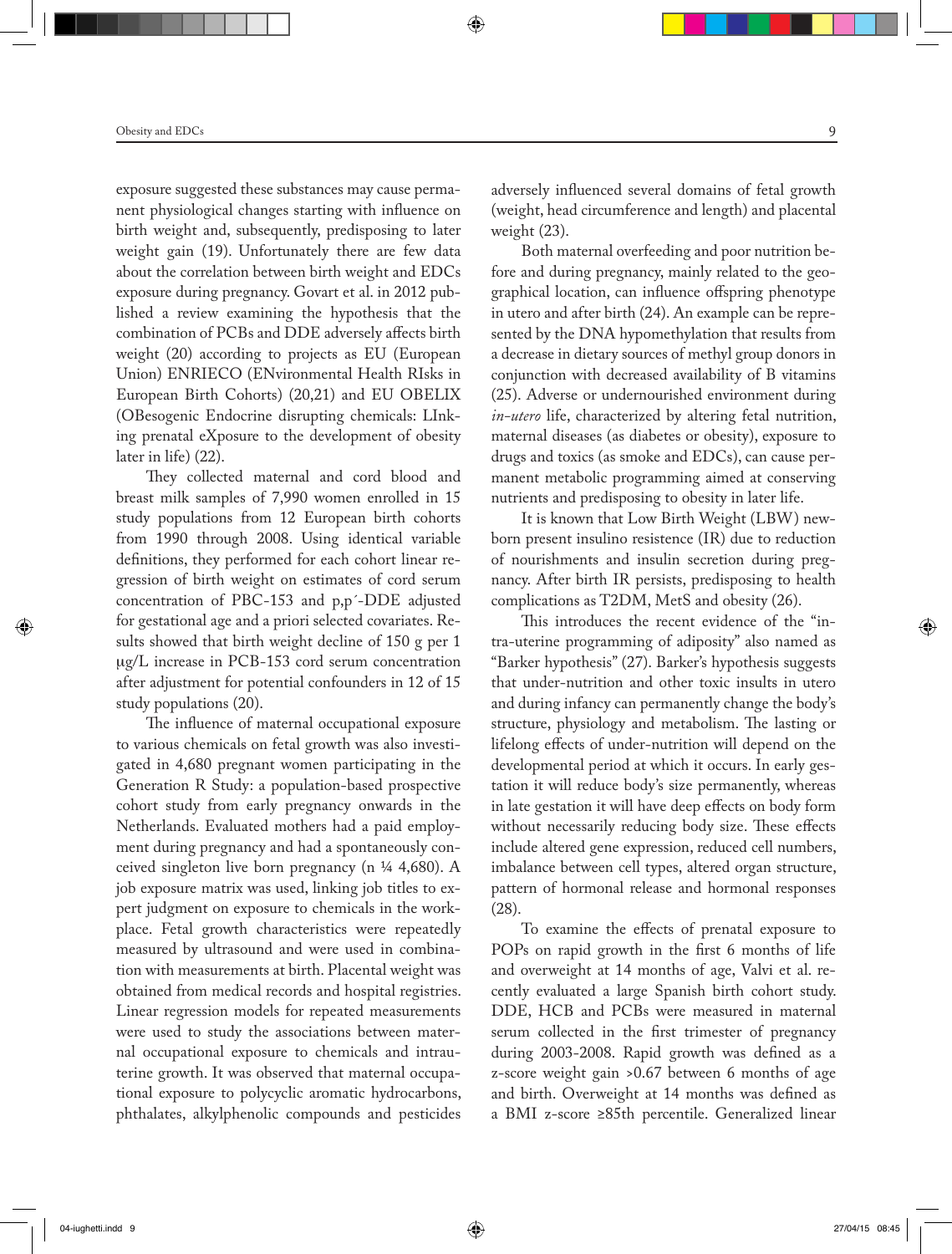models examined the association between POPs and rapid growth ( $N = 1285$ ) and overweight ( $N = 1198$ ). The analysis population included 24% rapid growers and 30% overweight infants. DDE and HCB were positively associated with rapid growth and with overweight. There were some indications that infant sex and exclusive breastfeeding duration may modify the DDEs' effects, and that maternal pre-pregnancy BMI status may influence HCBs' effects. PCBs were not related to postnatal growth (29).

According to what explained above, EDCs exposure during pregnancy plays a role on obesity predisposition influencing birth weight, reduction of lean mass, different adiposity deposition with high percentage of abdominal fat, and increasing of the waist circumference (30). More studies are needed to explain mechanism on the basis of this relationship.

Exposure to contaminants continues during breastfeeding. The decision to breastfeed and the continuation of breastfeeding are inherently markers of multivalent cultural lifestyle, and environmental characteristics, all of which can vary by location, cultural context, and individual mother-infant dyads.

In humans, numerous published studies indicate that breastfeeding protects against the development of later obesity (31-33). Although the magnitude of this protective effect differs by time of follow up, study size, and study location, the consensus from reviews and meta-analyses is that breastfeeding provides a weak to moderate protection against later overweight (34). Current data suggest that the immunological, physiological, nutritional and psychological benefits of breastfeeding far outweigh any risk from contaminants, so it is clear that breast milk is commonly contaminated with high levels of pesticides. Serum concentrations of these compounds have been found to be significantly higher (p<0.0001) in breastfed than in bottle fed infants (35). A 1995 Victorian (Australian) survey found that organic compounds were detectable in nearly all breast milk samples and that infant's measured intake of some of them from breast milk greatly exceeded the adult acceptable daily intake level (36). Over the past few decades, however, levels of organic compounds, PCBs, and dioxins have declined in breast milk in countries where these chemicals have been banned or otherwise regulated (37).

During breastfeeding infants may ingest EDCs and their metabolites present in the breast milk, because its fat content allows for the accumulation of substances with high lipid solubility. For example, a mother's breast milk level of DDE which is lipophilic, may be 6 to 7 times higher than that found in her blood (38).

EDCs in breast milk are not limited to those used locally near the mother's residence or workplace but are influenced by the different kind of food place of origin. For instance, the breast milk of mothers in Finland contained chlordane in a 1980s study, although chlordane was not used in Finland. The maternal exposures were attributed to the consumption of chlordane-contaminated fish from the Baltic Sea (39). In another investigation, similar breast milk DDE/DDT ratios were found in Saudi mothers who lived in regions with different usage patterns of DDT: Riyadh, where DDT use was banned; and Al- Ehssa, where DDT was used regularly to control leishmaniasis. The study estimated that 97.2% from the Riyadh region and 99.2% of the infants who resided in the Al-Ehssa region had DDE levels 20 g/kg of body weight per day, suggesting that DDT intake was similar in both regions (40).

Multiple pesticides may be present at the same time in breast milk according to food consumption. Bedi et al. recently published an interesting overview on how high the pesticide food contamination is in Punjab state (India) due to increasing demands of food for growing population and the consequent indiscriminate use of pesticides. The estimated daily intake value of DDT was higher than the FAO/WHO permissible tolerable daily intake one for few infants. Analysis of 53 human breast milk samples for pesticide residues revealed the presence of several different compounds derived from HCH, DDE, DDT and endrin and the occurrence of β-endosulfan, endosulfan sulphate, cypermethrin and chlorpyrifos for the first time in human breast milk in Punjab. With increase in parity, HCH and DDT residue burden in donor's milk decreased (41). The quantity of pesticide passed to the infant via breast milk is influenced by many variables such as maternal age and parity, maternal body burden of the chemical, and breastfeeding patterns. In 1999 Kostiniak et al. evaluated the breast milk composition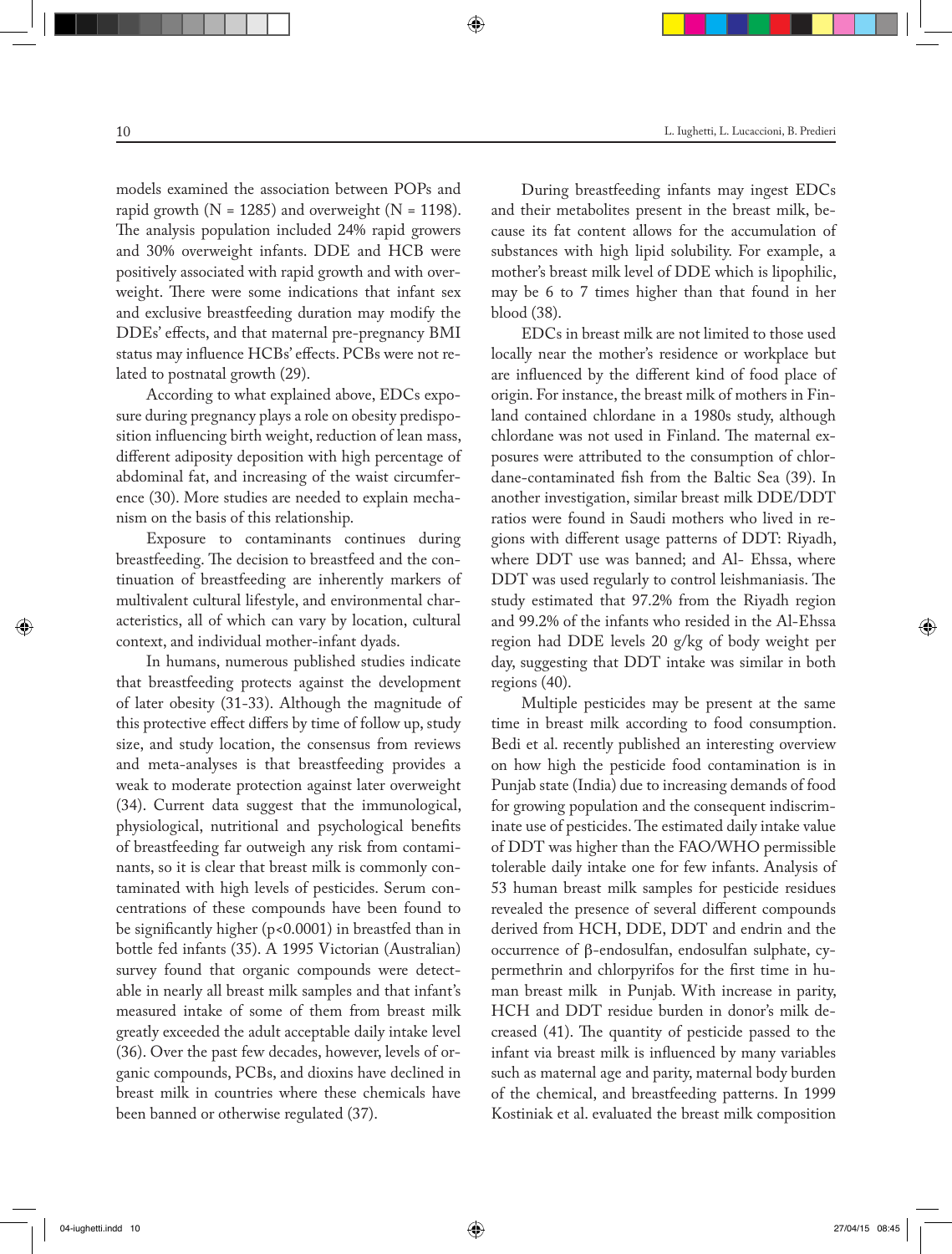of lactating female of the New York State, focusing on specific alimentary consumption, reproductive and lactation history. They found that organic compounds concentration increased with the increasing concentration of milk lipid, increased as a function of maternal age and varied inversely with parity. In addition, the total amount of months of lactation varied inversely with the total organic compounds concentration in breast milk (42).

# *After birth: characteristics of children and contaminant exposure (dose, absorption, metabolism)*

Children are more exposed than adults to environmental contaminants for several reasons. First of all, children have greater energy and water/Kg requirements than adults: when compared to adults, infants drink more water, eat more food and breath more air in relation to their body weight, being exposed to higher pesticides doses (5). Furthermore, gut surface is higher in infants than in adults and milk diet can promote absorption of substances like metals (lead, cadmium and mercury) explaining the major susceptibility of children to these toxicants (43). The ratio of surface area to body mass of children is 2.7-fold greater compared to adults with higher skin permeability. Moreover, children have more skin cuts, abrasions, and rashes than adults (44). These characteristics, combined with infants crawling behavior, determine a greater potential for dermal exposure to contaminants on floors, carpets, lawns and soil (45). Children are more exposed than adults to contaminants present in air, water, and soil because of their behavior and outdoor activities during first childhood. Generally, they are closer to the ground, often mouthing objects and fingers, with higher risk of toxicants ingestion and inhalation. Furthermore, during the first year of life, the fat body percentage increases from 13.4% to 22.4% and, as mentioned above, the EDCs exposure during this period could be high. This combination could lead to lifelong EDCs storage, caused by the high EDCs lipophilic nature and their long half-life. The larger the EDCs storage is, the higher the endocrine effects are, both local (in adipose tissue) and systemic (like steroids and thyroid hormones effects) increasing the potential obesity complications (44,45).

Furthermore, EDCs are metabolized and distributed differently from adults. Renal function is still immature showing lower ability to excrete metabolites in urine. Liver has greater relative weight, showing higher clearance ability and more potential bioactivity of exposed toxicants (43). On the opposite side, immaturity of liver enzymatic systems leads to slower metabolism, less activation and less ability to detoxify the body in children (5). In addition, the ability of serum proteins to bind substrates is limited.

# *Puberty*

Recently, it was shown that being overweight is associated with earlier puberty in girls. The Frisch hypothesis suggested that menarche occurs at a critical weight (originally defined as 48 kg) and it seems recently to be supplemented by the endocrine role of adipose tissue. Proposed physiologic mediators of the link between obesity and pubertal timing include leptin, adipocytokines and gut peptides (18).

Focusing on leptin, it seems to be the signal to the hypothalamus gonadotrophin releasing hormone (GnRH) pulse generator indicating that there are sufficient energies stored in the adipose tissue for fertility to commence, which is necessary but not sufficient for the initiation of puberty. Adipose tissue is also related to increasing IR, which lowers sex hormone binding globulin (SHBG) levels and leads to increased bioavailability of sex steroids. In addition, adipose tissue has aromatase action, which increases androgen conversion to estrogens. The higher estrogen levels could promote earlier onset of breast development and menarche in girls (46).

Several studies have identified environmental exposures and EDCs as likely contributors to the international secular trend in earlier pubertal development. Specifically, a genome wide methylation have suggested that epigenetic mechanisms are intrinsically involved in the neuroendocrine control of female puberty (18). The 'perfect storm' may be that EDCs directly worsen obesity as well as directly impact endocrine function. The resultant obesity and change in the hormonal milieu feedback may act additively or synergistically to disrupt normal pubertal development (46).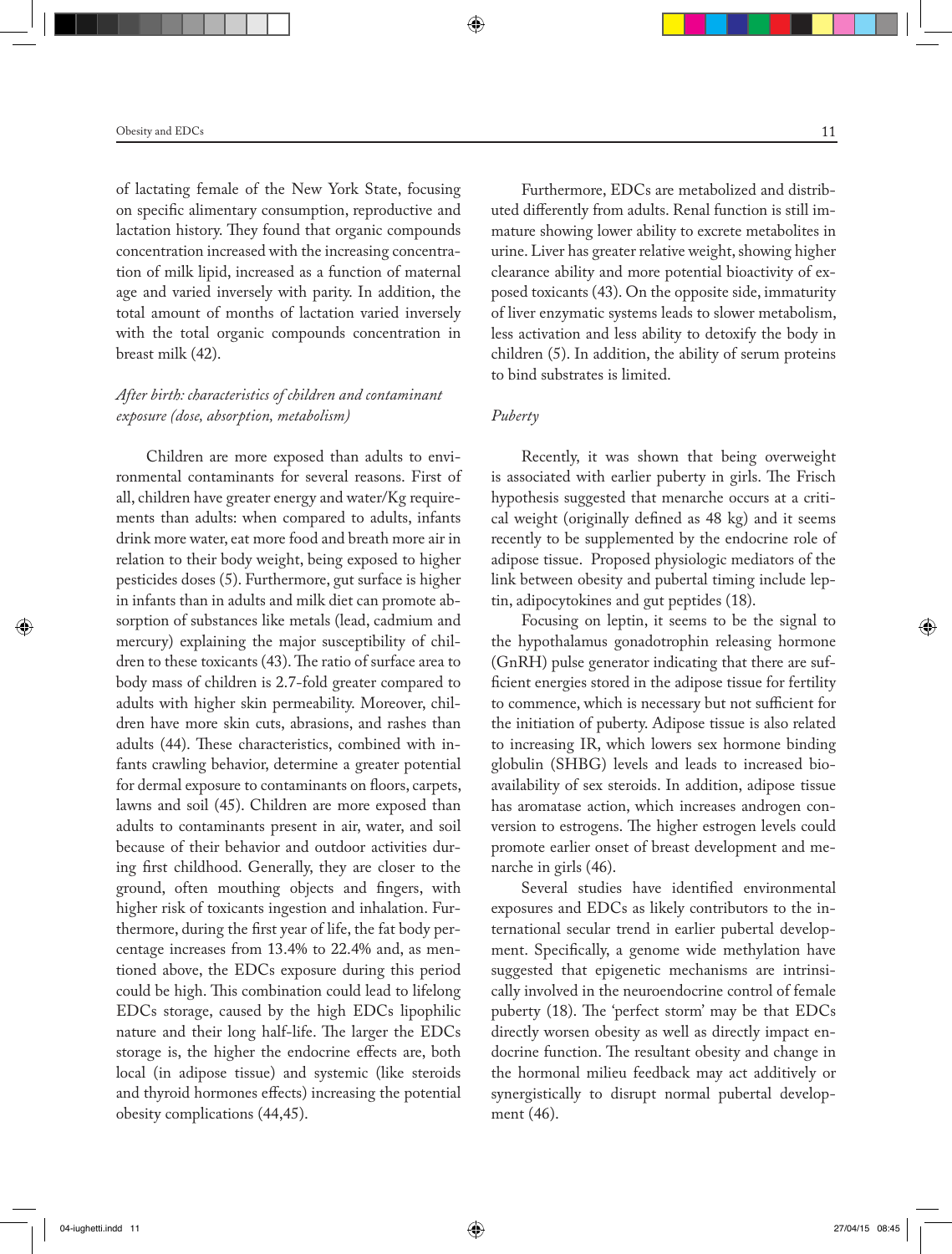# **EDCs' direct influence on endocrine system**

EDCs have a non-development influence on obesity, independent from epigenetic mechanisms previously described. The major pathway by which Obesogens contribute to the etiology of obesity is by directly promoting adipogenesis. Main mechanisms of this promotion are: increase either adipocyte number or size with activation of nuclear receptors (eg. RXR and PPAR gamma), promotion of adipose cell lines at the expense of other cell lines, regulation of signaling pathways that commit adipose cell lines over other cell lines, enhanced differentiation of pre-adipose to adipose tissue through activation of PPAR gamma, promotion of increased storage of fat, and potential epigenetic mechanisms that promote factor transcription activation of adipogenic genes.

There may be a 'critical window' of susceptibility for each EDCs, that could interact with other EDCs, and impact the total body burden for an individual, depending on timing and dose of each exposure. Exposure to these chemicals may change adipocyte metabolism thus potentiating the combination of obesity and environmental exposures (46).

Recently Kim et al. analyzed the effects of POPs on human adipose cells and rodent adipose tissue, using human multipotent adipose-derived stem cells. They carried out large-scale gene expression analysis to identify the major pathways modified by 2,3,7,8-tetrachlorodibenzo-p-dioxin (TCDD), polychlorinated PCB congener 126 (PCB-126), and PCB-153 and to evaluate their toxic effects. The effects of TCDD on gene expression and adipose tissue histology were also assessed in mice. The most significantly regulated genes in both precursor cells and adipocytes were those involved in the inflammatory/immune response, cancer, and metabolism pathways. Interestingly, the fold induction and the number of modulated genes were higher in precursors than in adipocytes, suggesting that the former could be more sensitive to the effect of pollutants. When cells were treated with combination of pollutants, the effects of the AhR ligands TCDD and PCB-126 were dominant compared with those of the non-dioxin-like PCB-153. The effects of AhR ligands were reduced by the AhR antagonist α-naphthoflavone. The regulation of inflammatory pathway was observed in wild-type adipose tissue but not in AhR-knockout mice. Both in vitro and in vivo studies showed that adipose cells were targets of AhR ligands and suggest that inflammation is one of the main regulated pathways. These observations suggest a possible contribution of pollutants to low-grade adipose tissue inflammation that accompanies the pathogenesis of metabolic diseases (47).

It is well known that adipose tissue has its own endocrine activity. Two of the main hormones produced are leptin and adiponectin, implied in energy balance regulation. Leptin is synthesized proportionally to the body mass and regulates appetite and energy intake increasing energy expenditure and reducing food intake (48). Adiponectin has two main functions: to reduce glucose output by enhancing liver insulin sensitivity, and to increase fatty acid oxidation and glucose metabolism in muscles. It is the hormone of weight loss, having catabolic functions and showing a high serum level during weight decreasing. Low adiponectin levels are related to IR, pro-inflammatory tissue activity, obesity, MetS, and T2DM so factors that reduce adiponectin production could predispose to these pathologies (49).

Recently, a strong correlation between IR and serum concentrations of POPs, especially for organic compounds, was found. In particular, the association of obesity and diabetes seems to become stronger with the POPs levels' increasing in blood circulation. The most possible hypothesis is that EDCs can alter the normal metabolism of glucose and lipids by antagonism of PPARs, promoting IR and modulating gene activity, including those genes that alter insulin action (50,51).

Recently, 90 diabetes-free subjects were analyzed during 20 years follow-up. They were a stratified random sample, enriched with overweight and obese persons. POPs measured in 1987-88 (year 2) sera included 8 organochlorine (OC) pesticides, 22 PCBs, and 1 polybrominated biphenyl (PBB). Body mass index, triglycerides, high-density lipoprotein cholesterol (HDL-C), low-density lipoprotein cholesterol (LDL-C), and homeostasis model assessment value for IR (HOMA–IR) were study outcomes at 2005-06. Among OC pesticides, p,p'-DDE most consistently predicted higher BMI, triglycerides, and HOMA-IR and lower HDL-C at year 20 after adjusting for base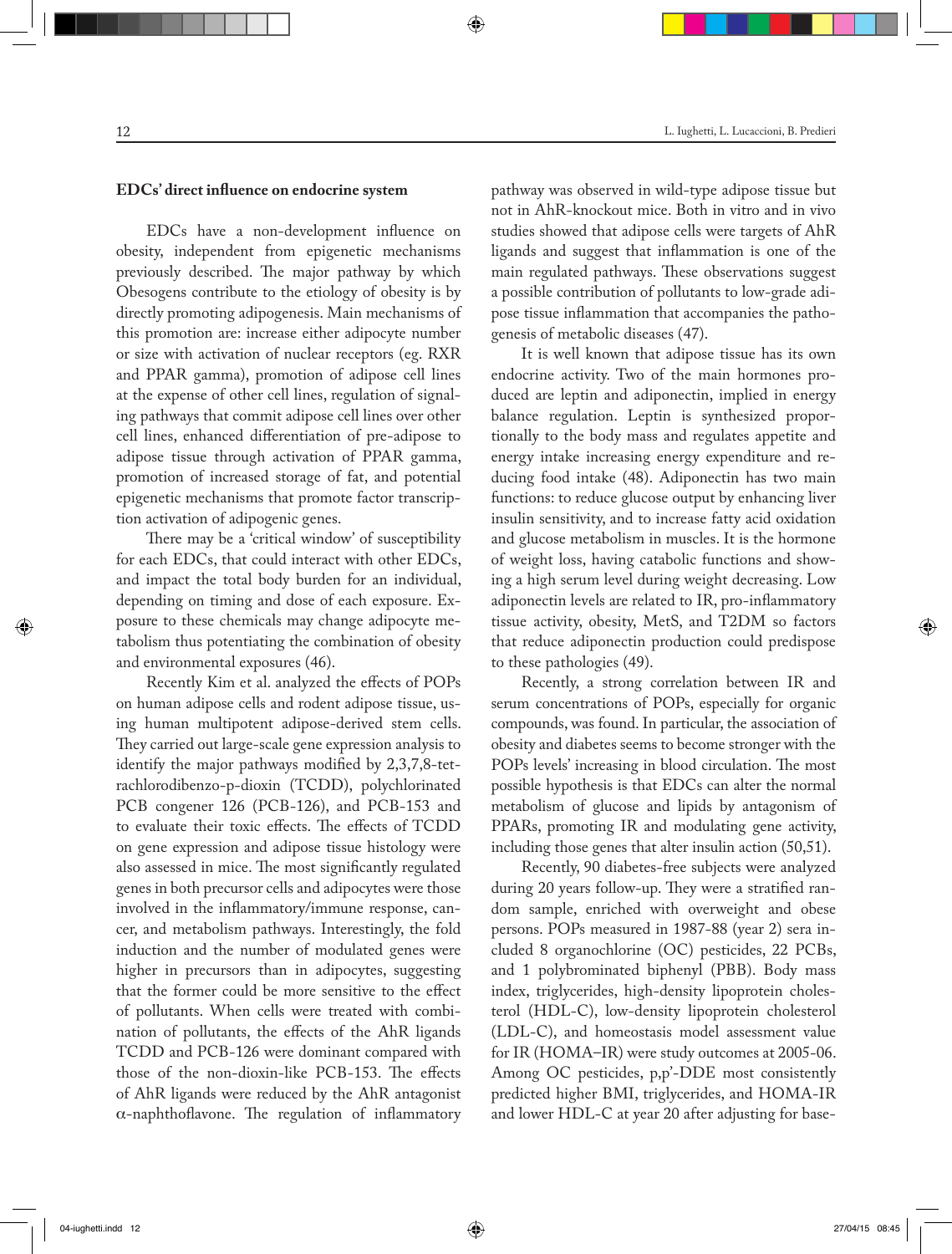line values. Persistent PCBs with 7 chlorides predicted higher BMI, triglycerides, and HOMA-IR and lower HDL-C at year 20 with similar dose-response curves (52).

Several EDCs bind PPARs involved on adipocyte differentiation and maturation and lipid metabolism. PPARs are ligand-activated transcription factors that belong to the nuclear hormone receptor super-family and act as fatty acid sensors to control many metabolic programs that are essential for systematic energy homeostasis, including adipocyte differentiation, inflammation and energy homeostasis, lipoprotein metabolism, and fatty acids oxidation (53). All PPAR isoforms  $(α, β \text{ and } γ)$  have a highly conserved structure composed of five different domains. The activation of target gene transcription depends on the binding of the ligand to the receptor that induces a conformational change in the ligand-binding domain of the receptor and facilitates recruitment of co-activator molecules. In this context, several studies have identified a series of endogenous and synthetic ligands for PPARs such as numerous EDCs (16,54).

In addition, EDCs can be accumulated in adipose tissue and this can lead to interactions and modifications of the endocrine activity of adipose tissue and on the homeostatic systems of weight control (48). On the contrary, the more adipose tissue is represented, the more EDCs can be accumulated, triggering a vicious circle (5).

The exposure to Bisphenol A (BPA) could have an "obesogenic" function affecting the glucose transport in adipocytes and, at high doses, inhibiting the synthesis of adiponectin (48). It could also bind the estrogen receptors expressed in pancreatic isles and adipocytes. Authors (55) reported that, binding these receptors, BPA could stimulate IR by a hyper production and secretion of insulin. Other recent studies have demonstrated that BPA stimulates the releasing of two proinflammatory cytokines: tumor necrosis factor-alpha (TNF- $\alpha$ ) and interleukine-6 (IL-6) both associated to the pro-inflammatory status existing in metabolic pathologies and increasing risks of cardiovascular disease, obesity and diabetes (56). Furthermore, high levels of TNF- $\alpha$ , can also down-regulate the glucose transporter, increasing IR, and stimulate lipolysis, increasing plasmatic fatty acids by themselves. In summary,

BPA, by increasing TNF- $\alpha$  and IL-6 and by decreasing adiponectin, seems to predispose to the development of obesity and in particular to MetS.

Phthalates also show an obesogenic action, due to their anti-androgenic activity and their ability to reduce testosterone levels, leading to increase obesity, IR and T2DM prevalent in male subjects (57). A large study on NHANES data (1999-2002) investigated the association between urinary phthalate metabolite concentrations and BMI/waist circumference (WC) ratio finding an important gender difference especially in WC. This exploratory, cross-sectional analysis revealed a number of interesting associations with different phthalate metabolites and obesity outcomes, including notable differences by gender and age subgroups**.** Using multiple regression they analyzed associations between six phthalate metabolites, BMI and WC in 4369 participants aged 6-80. The most consistent associations were in males aged 20-59; there were no important associations among children, but several inverse associations among 60-80 year olds (58). A positive relationships between urinary concentrations of monoethyl phthalate and body size measures in overweight children was detected in an interesting prospective analysis published in 2012. Urinary concentrations of nine phthalate metabolites and anthropometrical data, including BMI and WC were measured among 387 Hispanic and Black, New York City children who were between six and eight years at cohort enrollment (2004-2007). Relationships between baseline metabolite concentrations and body size characteristics obtained one year later were examined using multivariate-adjusted geometric means for each body size characteristic by continuous and categories of phthalate metabolite concentrations. Dose response relationships were seen with monoethyl phthalate and the sum of low molecular-weight phthalates and BMI and WC among overweight children (14). These results are probably associated with the anti-androgens activity of several phthalates and the consequent concentration of endogenous levels of hormones. Higher androgen levels are associated with smaller WC in males, and with higher BMI, polycystic ovarian syndrome and MetS in females (53,54,59).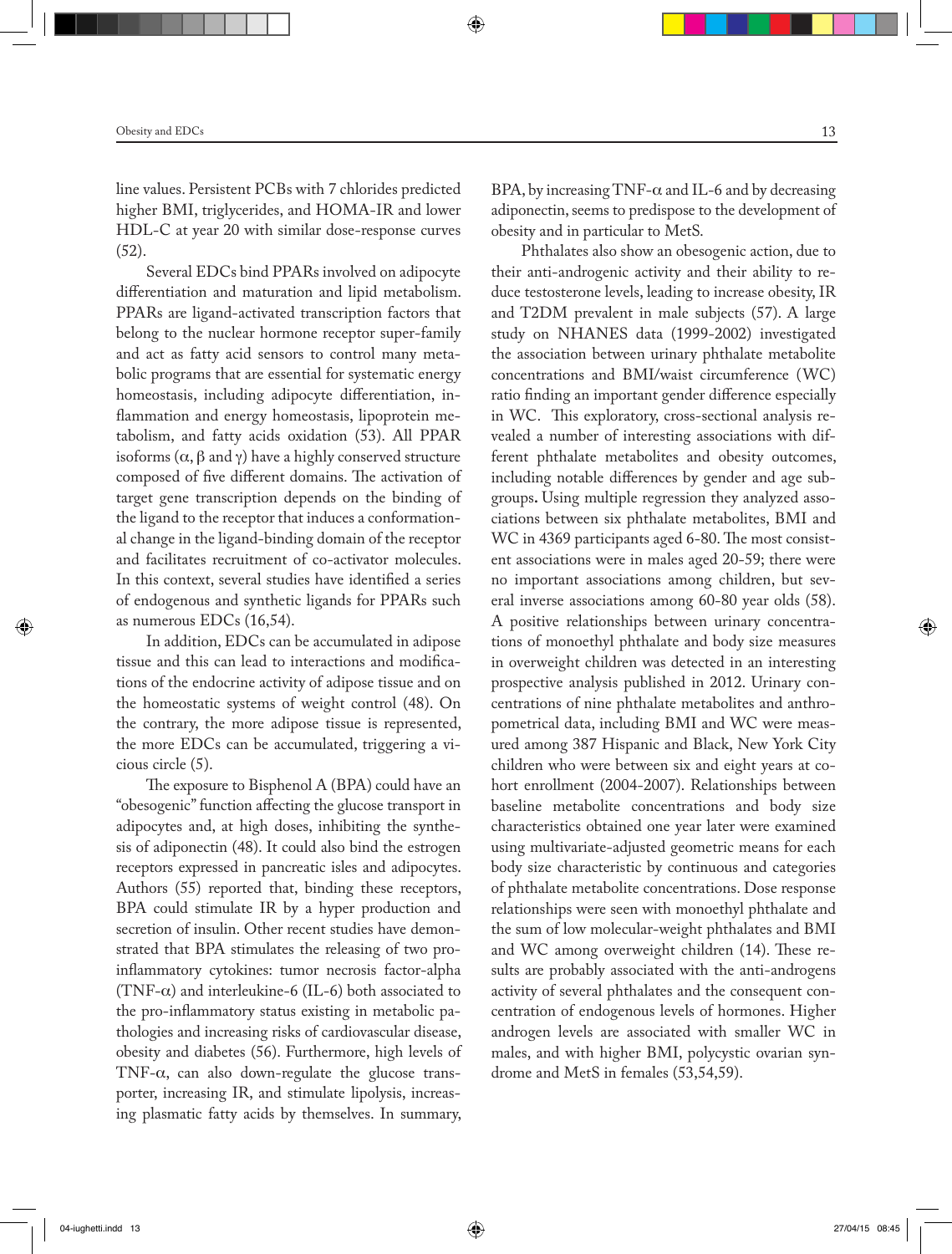# **Conclusion**

The progressive increase in obesity rates worldwide suggests that a fundamental shift is occurring in how the human body integrates nutritional and environmental variables to maintain metabolic balance and body weight**.** EDCs spread, as obesity, has been increased rapidly during the last decades. The link between these two factors seems certain and some EDCs are definitely considered as "obesogenic substances": molecules that inappropriately regulate lipid metabolism and adipogenesis to promote obesity. Increasing evidences indicates are that prenatal, early life and pubertal exposure to EDCs to affect fetal and later growth and child development. In addition, several physical characteristics and behaviors of growing-up children could predispose to higher EDCs contact and storage in adipose tissue, interacting with its endocrine activity and homeostatic systems of weight control. The more adipose tissue is represented, the more EDCs can be accumulated, triggering a vicious circle and increasing also the IR risk.

In conclusion, obesity is considerable now more than ever, a multi-factorial disease, based on the interruption of an healthy balance between food intake and physical activity and influenced by genetic predisposition and environmental factors.

## **References**

- 1. Speakman JR, O'Rahilly S. Fat: an evolving issue. Dis Model Mech 2012; 5: 569-573.
- 2. De Onis M, Blössner M. The World Health Organization Global Database on Child Growth and Malnutrition: methodology and applications. Int J Epidemiol 2003; 32: 518- 526.
- 3. Hall KD. Modeling metabolic adaptations and energy regulation in humans. Annu Rev Nutr 2012; 32: 35-54 .
- 4. Lusting RH. Childhood obesity: behavioral aberration or biochemical drive? Reinterpreting the First Law of Thermodynamics. Nat Clin Pract Endocrinol Metab 2006; 2: 447- 458.
- 5. Weiss B, Amler S, Amler RW. Pesticides. Pediatrics 2004; 113(4 Suppl): 1030-1036 .
- 6. Mrema EJ, Rubino FM, Brambilla G, Moretto A, Tsatsakisd AM, Colosio C. Persistent organochlorinated pesticides and mechanisms of their toxicity. Toxicology 2013; 307: 74- 88.
- 7. Aronson KJ, Miller AB, Woolcott CG et al. Breast adipose tissue concentrations of polychlorinated biphenyls and other organochlorines and breast cancer risk. Cancer Epidemiol Biomarkers Prev 2000; 9: 55-63.
- 8. Cohn BA, Wolff MS, Cirillo PM, Sholtz RI. DDT and breast cancer in young women: new data on the significance of age at exposure. Environ Health Perspect 2007; 115: 1406-1414.
- 9. Recio-Vega R, Velazco-Rodriguez V, Ocampo-Gómez G, Hernandez-Gonzalez S, Ruiz-Flores P, Lopez-Marquez F. Serum levels of polychlorinated biphenyls in Mexican women and breast cancer risk. J Appl Toxicol 2011; 31: 270-278.
- 10. Nicolopoulou-Stamati P, Pitsos MA. The impact of endocrine disrupters on the female reproductive system. Hum Reprod Update 2001; 7: 323-330.
- 11. Fleisch AF, Wright RO, Baccarelli AA. Environmental epigenetics: a role in endocrine disease? J Mol Endocrinol 2012; 49: R61-R67.
- 12. McGlynn KA, Abnet CC, Zhang M et al. Serum concentrations of 1,1,1-trichloro-2,2-bis(p-chlorophenyl)ethane (DDT) and 1,1-dichloro-2,2-bis(p-chlorophenyl)ethylene (DDE) and risk of primary liver cancer. J Natl Cancer Inst 2006; 98: 1005-1010.
- 13. Martenies SE, Perry MJ. Environmental and occupational pesticide exposure and human sperm parameters: a systematic review. Toxicology 2013; 307: 66-73.
- 14. Wei Y, Zhu J, Nguyen A. Urinary concentrations of dichlorophenol pesticides and obesity among adult participants in the U.S. National Health and Nutrition Examination Survey (NHANES) 2005-2008. Int J Hyg Environ Health 2014; 217: 294-299.
- 15. Swedenborg E, Rüegg J, Mäkelä S, Pongratz I. Endocrine disruptive chemicals: mechanisms of action and involvement in metabolic disorders. J Mol Endocrinol 2009; 43: 1-10.
- 16. Grün F, Blumberg B. Environmental obesogens: organotins and endocrine disruption via nuclear receptor signaling. Endocrinology 2006; 147(6 Suppl): S50-S55.
- 17. Rusiecki JA, Baccarelli A, Bollati V, Tarantini L, Moore LE, Bonefeld-Jorgensen EC. Global DNA hypomethylation is associated with high serum-persistent organic pollutants in Greenlandic Inuit. Environ Health Perspect 2008; 116: 1547-1552.
- 18. Fisher MM, Eugster EA. What is in our environment that effects puberty? Reprod Toxicol 2014; 44: 7-14
- 19. Tang-Péronard JL, Andersen HR, Jensen TK, Heitmann BL. Endocrine-disrupting chemicals and obesity development in humans: a review. Obes Rev 2011; 12: 622-636.
- 20. Govarts E, Nieuwenhuijsen M, Schoeters G et al. Birth weight and prenatal exposure to polychlorinated biphenyls (PCBs) and dichlorodiphenyldichloroethylene (DDE): a meta-analysis within 12 European Birth Cohorts. Environ Health Perspect 2012; 120: 162-170.
- 21. Gehring U, Casas M, Brunekreef B et al. Environmental exposure assessment in European birth cohorts: results from the ENRIECO project. Environ Health 2013; 23;12:18.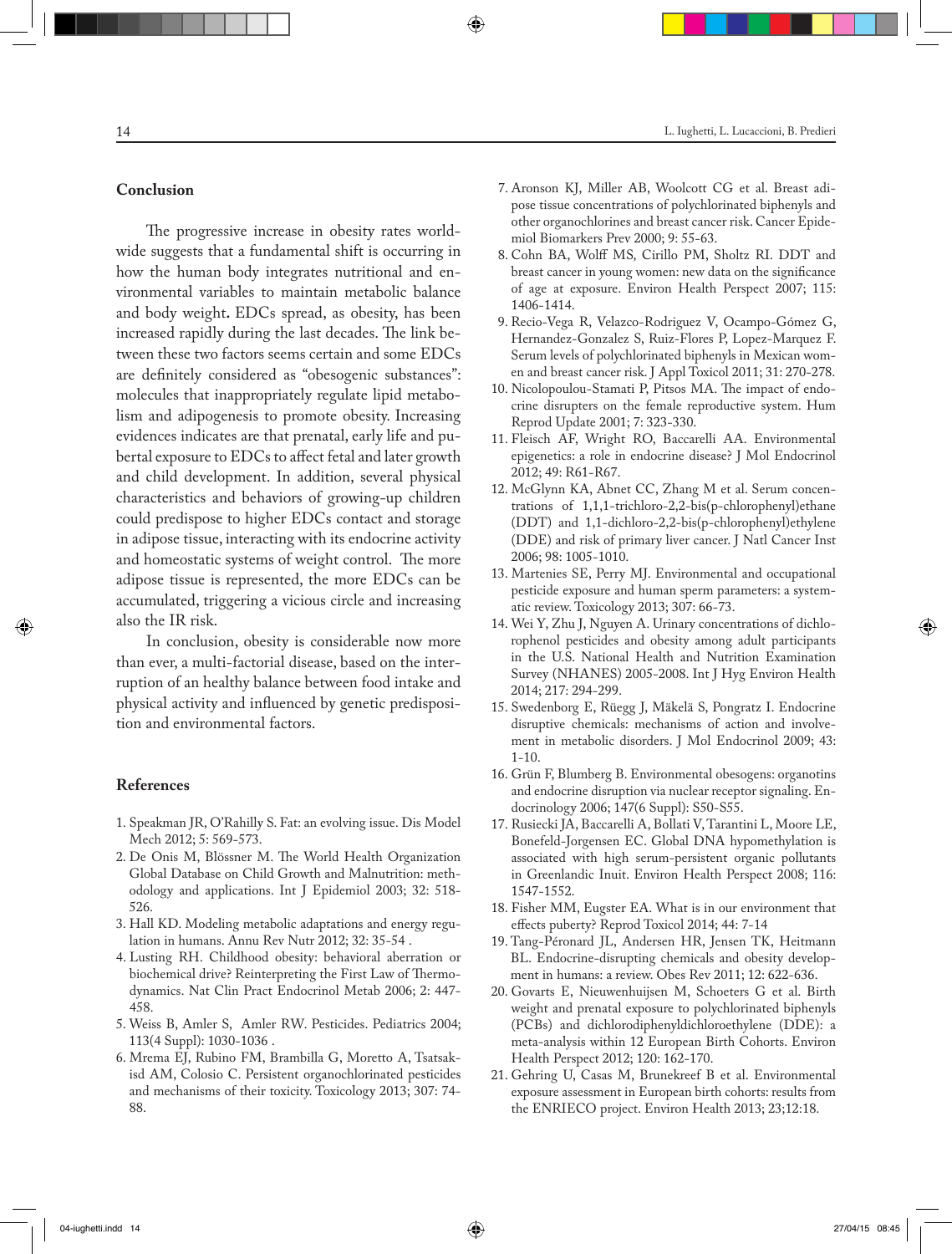- 22. Legler J, Hamers T, van Eck van der Sluijs-van de Bor M et al. The OBELIX project: early life exposure to endocrine disruptors and obesity. Am J Clin Nutr 2011; 94(6 Suppl): 1933S-1938S .
- 23. Snijder CA, Roeleveld N, Te Velde E et al. Occupational exposure to chemicals and fetal growth: the Generation R Study. Hum Reprod 2012; 27: 910-920.
- 24. Ruemmele FM, Garnier-Lengliné H. Why are genetics important for nutrition? Lessons from epigenetic research. Ann Nutr Metab.2012; 60 (Suppl 3): 38-43.
- 25. Mathers JC, Strathdee G, Relton CL. Induction of epigenetic alterations by dietary and other environmental factors. Adv Genet 2010; 71: 3-39.
- 26. Negrato C, Gomes M. Low birth weight: causes and consequences. Diabetol Metab Syndr 2013; 5:49 .
- 27. Capra L, Tezza G, Mazzei F, Boner AL. The origins of health and disease: the influence of maternal diseases and lifestyle during gestation. Ital J Pediatr 2013; 39: 7.
- 28. Barker DJP, Eriksson JG, Winter PD, Margetts B, Simmonds SJ. Weight in infancy and death from ischaemic heart disease. Lancet1980; 2: 577-580.
- 29. Valvi D, Mendez MA, Garcia-Esteban R. Prenatal exposure to persistent organic pollutants and rapid weight gain and overweight in infancy. Obesity (Silver Spring) 2014; 22: 488-496 .
- 30. Hatch EE, Nelson JW, Stahlhut RW, Webster TF. Association of endocrine disruptors and obesity: perspectives from epidemiological studies. Int J Androl 2010; 33: 324-332.
- 31. Dewey KG. Nutrition, growth and compelmentary feeding of the breastfed infant. Pediatr Clin North Am 2001; 48:87-104.
- 32. Dewey KG. Is breastfeeding protective against child obesity? J Hum Lact 2003; 19: 9-18 .
- 33. Owen CG, Martin RM, Whincup PH, Smith GD, Cook DG. Effect of infant feeding on the risk of obesity across the life course: a quantitative review of published evidence. Pediatrics 2005; 115: 1367-1377.
- 34. Arenz S, Rückerl R, Koletzko B, von Kries R. Breast-feeding and childhood obesity--a systematic review. Int J Obes Relat Metab Disord 2004; 28:1247-1256.
- 35. Lackmann M, Schaller KH, Angerel J. Organochlorine compounds in breastfed vs. bottle-fed infants: preliminary results at six weeks of age. Sci Total Environ 2004; 329: 289-293.
- 36. Quinsey PM, Donohue DC, Ahokas JT. Persistence of organochlorines in breast milk of women in Victoria, Australia. Food Chem Toxicol 1995; 33: 49-56.
- 37. Solomon GM, Weiss PM. Chemical contaminants in breast milk: time trends and regional variability. Environ Health Perspect 2002; 110: A339-A347.
- 38. Wolff MS. Occupationally derived chemicals in breast milk. Am J Ind Med 1983; 4: 259-281.
- 39. Wickstrom K, Pyysalo H, Siimes M. Level of chlordane, hexachlorobenzene, PCB and DDT compounds in Finnish human milk in 1982. Bull Environ Contam Toxicol 1983; 31: 251-256 .
- 40. Al-Saleh I, Shinwari N, Basile P et al. DDT and its me-

tabolites in breast milk from two regions in Saudi Arabia. J Occup Environ Med 2003; 45: 410-427.

- 41. Bedi JS, Gill JP, Aulakh RS, Kaur P, Sharma A, Pooni PA. Pesticide residues in human breast milk: risk assessment for infants from Punjab, India. Sci Total Environ 2013; 463: 720-726.
- 42. Kostyniak PJ, Stinson C, Greizerstein HB, Vena J, Buck G, Mendola P. Relation of Lake Ontario fish consumption, lifetime lactation, and parity to breast milk polychlorobiphenyl and pesticide concentrations. Environ Res 1999; 80: S166-S174.
- 43. Ginsberg G, Hattis D, Sonawane B. Incorporating pharmacokinetic differences between children and adults in assessing children's risks to environmental toxicants. Toxicol Appl Pharmacol 2004; 198(2): 164-183.
- 44. Sly PD, Flack F. Susceptibility of children to environmental pollutants. Ann N Y Acad Sci 2004; 1140: 163-183.
- 45. Bearer CF. How are children different from adults? Environ Health Perspect. 1995; 103 (Suppl 6): 7-12.
- 46. Biro FM, Greenspan LC, Galvez MP. Puberty in girls of the 21st century. J Pediatr Adolesc Gynecol 2012; 25: 289-294.
- 47. Kim MJ, Pelloux V, Guyot E. Inflammatory pathway genes belong to major targets of persistent organic pollutants in adipose cells. Environ Health Perspect 2012; 120: 508- 514.
- 48. Latini G, Gallo F, Iughetti L. Toxic environment and obesity pandemia: is there a relationship? Ital J Pediatr 2010; 36:8.
- 49. Ben-Jonathan N, Hugo ER, Brandebourg TD. Effects of bisphenol A on adipokine release from human adipose tissue: Implications for the metabolic syndrome. Mol Cell Endocrinol 2009; 304: 49-54.
- 50. Jones OA, Maguire ML, Griffin JL. Environmental pollution and diabetes: a neglected association. Lancet 2008; 371 (9609): 287-288.
- 51. Carpenter DO. Environmental contaminants as risk factors for developing diabetes. Rev Environ Health 2008; 23: 59- 74.
- 52. Lee DH, Steffes MW, Sjödin A, Jones RS, Needham LL, Jacobs DR Jr. Low dose organochlorine pesticides and polychlorinated biphenyls predict obesity, dyslipidemia, and insulin resistance among people free of diabetes. PLoS One 2011; 6: e15977.
- 53. Chmielewska-Kassassir M, Woźniak LA, Ogrodniczek P, Wójcik M. The role of peroxisome proliferator-activated receptors γ (PPARγ) in obesity and insulin resistance. Postepy Hig Med Dosw (Online) 2013; 67: 1283-1299.
- 54. Videla LA, Pettinelli P. Misregulation of PPAR Functioning and Its Pathogenic Consequences Associated with Nonalcoholic Fatty Liver Disease in Human Obesity PPAR Res. 2012;2012:107434.
- 55. Alonso-Magdalena P, Ropero AB, Carrera MP. Pancreatic insulin content regulation by the estrogen receptor ER alpha. PLoS One 2008; 3(4):e2069.
- 56. Ben-Jonathan N, Hugo ER, Brandebourg TD. Effects of bisphenol A on adipokine release from human adipose tis-